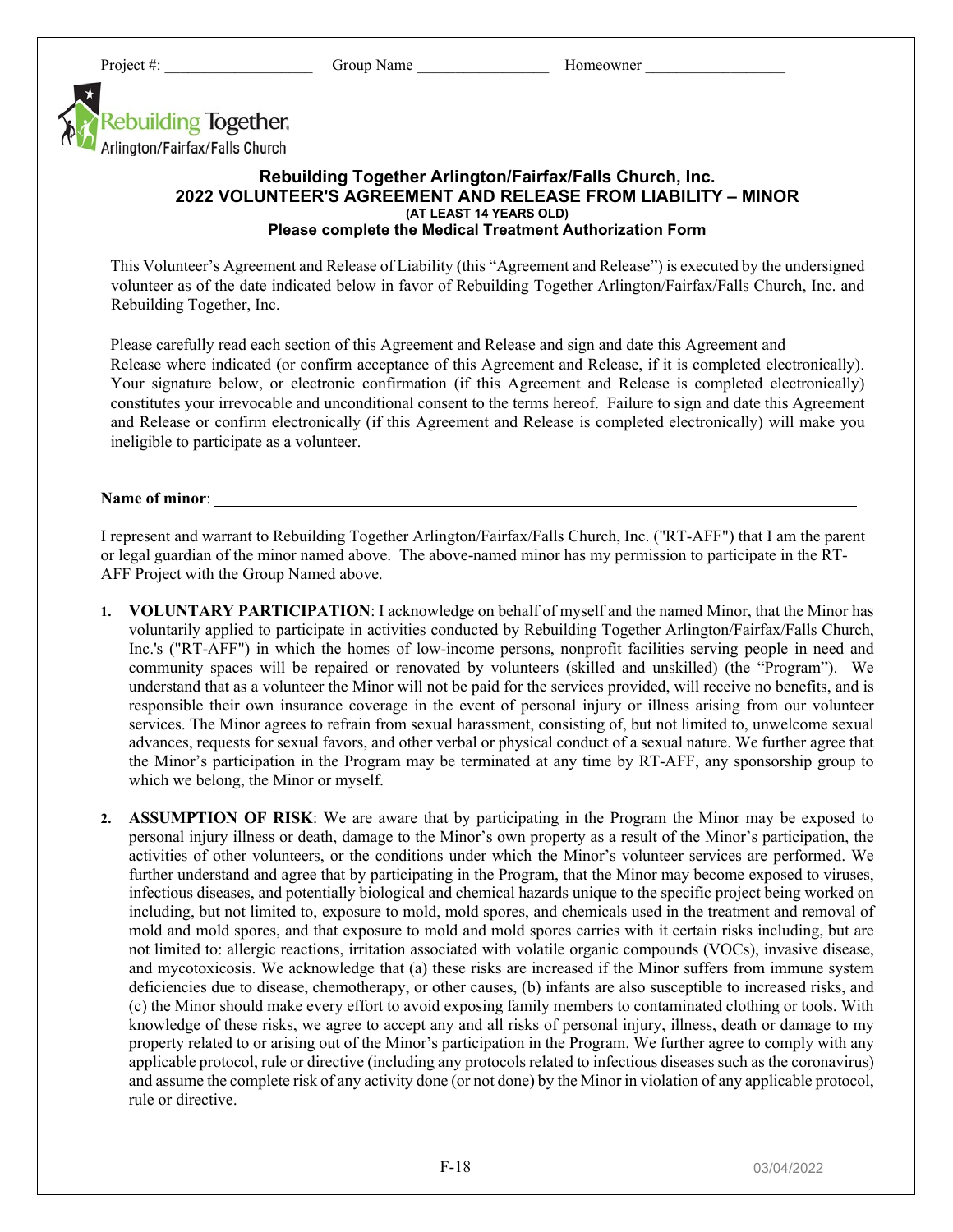.

- **3. RELEASE**: In consideration of the opportunity afforded the Minor to participate in the Program, we hereby agree, on behalf of ourselves and our successors, assignees, heirs, guardians and legal representatives, hereby irrevocably and unconditionally (a) waive and release any and all claims for personal injury, illness, death or damage to property and any and all claims that arise on account of any first aid, treatment or service rendered to the Minor, in each case, related to or arising out of participation in the Program (collectively, the "Released Claims") against Rebuilding Together Arlington/Fairfax/Falls Church, Inc., Rebuilding Together, Inc., Arlington County, Fairfax County, and all of their respective officers, directors, contractors, agents and volunteers, any financial or in-kind sponsor of the Program, including governmental and non- governmental funding sources, any supplier of any materials or equipment that is used in the Program, any other volunteer or service recipient participating in the Program or any recipient of the benefits of the Program (collectively, the "Released Parties"); and (b) agree not to assert or prosecute (or assist any other person or entity in asserting or prosecuting) any Released Claim against any Released Party. We understand and agree that no Released Party assumes any responsibility for or obligation to provide financial or other assistance, including but not limited to medical, health and/or life insurance with respect to any Released Claim. Notwithstanding anything contained in this Paragraph 3 to the contrary, the release specifically excludes the act of any other volunteer and/or the homeowner which is determined to be grossly negligent or was done willfully and wantonly, and further excludes claims against manufacturers or suppliers for injury or death suffered by the Minor as a direct cause and consequence of defectively manufactured materials, supplies, and/or equipment received from suppliers to the Program that are delivered to the site where I am participating in the Program.
- **4. VIDEO/AUDIO MATERIALS RELEASE:** We grant and convey to RT-AFF all right, title and interest in any and all photographs, images, video, or audio recordings of the Minor or the Minor's likeness or voice made by RTAFF in connection with my providing volunteer services in the Program and consent to RT-AFF's unrestricted use of such materials in connection with the Program
- **5. GOVERNING LAW AND SEVERABILITY**: We (a) acknowledge that this Agreement and Release is intended to be interpreted as broadly and inclusively as permitted by the laws of the Commonwealth of Virginia, (b) agree that this Agreement and Release shall be governed by the internal laws of the Commonwealth of Virginia, and (c) agree that if any clause or provision of this Agreement and Release is held to be invalid by any court of competent jurisdiction, the invalidity of such clause or provision shall not otherwise affect the remaining provisions of this Release, which shall continue to be enforceable.
- **6. KNOWING AND VOLUNTARY EXECUTION**: I have carefully read and understand this Agreement and Release and any questions of mine have been answered. I am aware that this is a contract and a release of liability between myself and the Released Parties and the Program which binds the Minor and me. I have signed this Agreement and Release voluntarily and of my own free will. I certify that the Minor is fourteen years of age or older. I agree that this Agreement and Release governs all of the Minor's volunteer activities with RT-AFF during the calendar year 2022 and that I will be required to sign a new Agreement and Release if the Minor intends to volunteer for any succeeding years.

| Minor Name              |               |        | Minor's Signature           |          |  |
|-------------------------|---------------|--------|-----------------------------|----------|--|
| Parent/Guardian Name    |               |        | Parent/Guardian's Signature |          |  |
| Parent/Guardian Address |               |        |                             |          |  |
|                         | <b>Street</b> | City   | State                       | Zip code |  |
| Phone                   |               | Email: |                             |          |  |
| <b>Witness</b>          |               | Date   | Group                       |          |  |

**Complete prior to volunteer activities and return to: Rebuilding Together-AFF, 10723 Main Street, Suite 135, Fairfax, VA 22030 Email PDF to: info@rebuildingtogether-aff.org or call 703-528-1999 for additional information**

03/04/2022